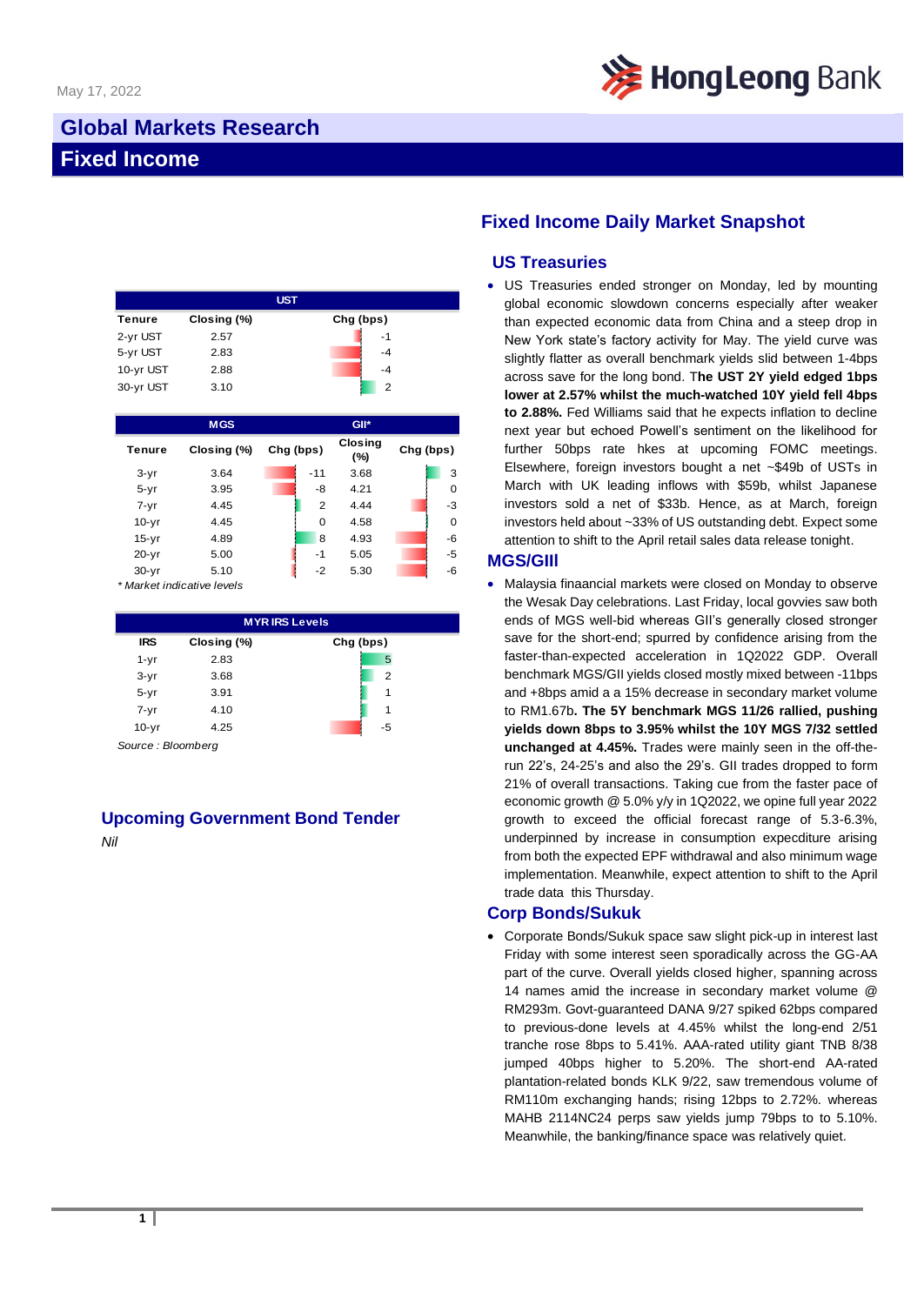May 17, 2022



#### **Daily Trades : Government Bond**

|            |                   | <b>Closing</b> | Vol            | <b>Previous</b> | <b>Previous</b>                   | Chg            |
|------------|-------------------|----------------|----------------|-----------------|-----------------------------------|----------------|
|            | <b>Securities</b> | <b>YTM</b>     | (RM mil)       | <b>YTM</b>      | <b>Trade Date</b><br>(dd/mm/yyyy) | (bp)           |
| <b>MGS</b> | 08/22             | 2.249          | 12             | 2.046           | 11/05/2022                        | 20             |
| <b>MGS</b> | 09/22             | 2.254          | 31             | 2.152           | 12/05/2022                        | 10             |
| <b>MGS</b> | 03/23             | 2.679          | $\overline{2}$ | 2.631           | 11/05/2022                        | 5              |
| <b>MGS</b> | 04/23             | 2.761          | 29             | 2.874           | 12/05/2022                        | $-11$          |
| <b>MGS</b> | 06/24             | 3.603          | $\mathbf 1$    | 3.654           | 12/05/2022                        | -5             |
| <b>MGS</b> | 09/24             | 3.702          | 15             | 3.765           | 12/05/2022                        | -6             |
| <b>MGS</b> | 03/25             | 3.635          | 30             | 3.749           | 12/05/2022                        | $-11$          |
| <b>MGS</b> | 09/25             | 3.905          | 115            | 3.912           | 12/05/2022                        | $-1$           |
| <b>MGS</b> | 07/26             | 4.010          | 120            | 3.958           | 12/05/2022                        | 5              |
| <b>MGS</b> | 11/26             | 3.951          | 68             | 4.033           | 12/05/2022                        | -8             |
| <b>MGS</b> | 05/27             | 4.195          | $\overline{c}$ | 4.123           | 12/05/2022                        | $\overline{7}$ |
| <b>MGS</b> | 11/27             | 4.121          | 92             | 4.156           | 12/05/2022                        | $-3$           |
| <b>MGS</b> | 06/28             | 4.289          | $\overline{c}$ | 4.326           | 12/05/2022                        | $-4$           |
| <b>MGS</b> | 04/29             | 4.445          | 305            | 4.428           | 12/05/2022                        | $\overline{2}$ |
| <b>MGS</b> | 08/29             | 4.491          | 121            | 4.525           | 12/05/2022                        | $-3$           |
| <b>MGS</b> | 04/30             | 4.543          | 102            | 4.498           | 12/05/2022                        | 4              |
| <b>MGS</b> | 04/31             | 4.595          | 21             | 4.628           | 12/05/2022                        | $-3$           |
| <b>MGS</b> | 06/31             | 4.611          | 6              | 4.670           | 12/05/2022                        | -6             |
| <b>MGS</b> | 07/32             | 4.445          | 39             | 4.445           | 12/05/2022                        | 0              |
| <b>MGS</b> | 04/33             | 4.788          | 6              | 4.831           | 12/05/2022                        | $-4$           |
| <b>MGS</b> | 11/33             | 4.882          | 71             | 4.779           | 12/05/2022                        | 10             |
| <b>MGS</b> | 07/34             | 4.883          | 19             | 4.816           | 12/05/2022                        | $\overline{7}$ |
| <b>MGS</b> | 05/35             | 4.500          | 7              | 4.881           | 12/05/2022                        | $-38$          |
| <b>MGS</b> | 04/37             | 4.885          | 9              | 4.809           | 12/05/2022                        | 8              |
| <b>MGS</b> | 06/38             | 4.999          | 3              | 4.938           | 12/05/2022                        | 6              |
| <b>MGS</b> | 05/40             | 4.977          | 6              | 5.002           | 12/05/2022                        | $-2$           |
| <b>MGS</b> | 10/42             | 4.996          | 41             | 5.011           | 12/05/2022                        | $-1$           |
| <b>MGS</b> | 06/50             | 5.095          | 50             | 5.110           | 12/05/2022                        | $-2$           |
| GII        | 07/22             | 2.005          | 134            | 2.102           | 12/05/2022                        | $-10$          |
| GII        | 11/23             | 3.107          | 39             | 3.060           | 12/05/2022                        | 5              |
| GII        | 10/24             | 3.676          | 40             | 3.651           | 12/05/2022                        | 3              |
| GII        | 10/25             | 3.926          | 1              | 3.634           | 25/04/2022                        | 29             |
| GII        | 03/26             | 3.964          | 3              | 4.060           | 12/05/2022                        | $-10$          |
| GII        | 10/28             | 4.438          | 21             | 4.468           | 12/05/2022                        | -3             |
| GII        | 07/29             | 4.501          | $\overline{c}$ | 4.542           | 12/05/2022                        | $-4$           |
| GII        | 10/30             | 4.593          | 51             | 4.622           | 12/05/2022                        | $-3$           |
| GII        | 10/32             | 4.584          | 5              | 4.583           | 12/05/2022                        | 0              |
| GII        | 10/35             | 4.898          | 1              | 4.696           | 25/04/2022                        | 20             |
| GII        | 07/36             | 4.925          | 4              | 4.985           | 12/05/2022                        | -6             |
| GII        | 09/41             | 5.048          | 1              | 5.095           | 12/05/2022                        | $-5$           |
| GII        | 05/52             | 5.300          | 41             | 5.250           | 12/05/2022                        | 5              |
|            |                   |                | 1667           |                 |                                   |                |
|            |                   |                |                |                 |                                   |                |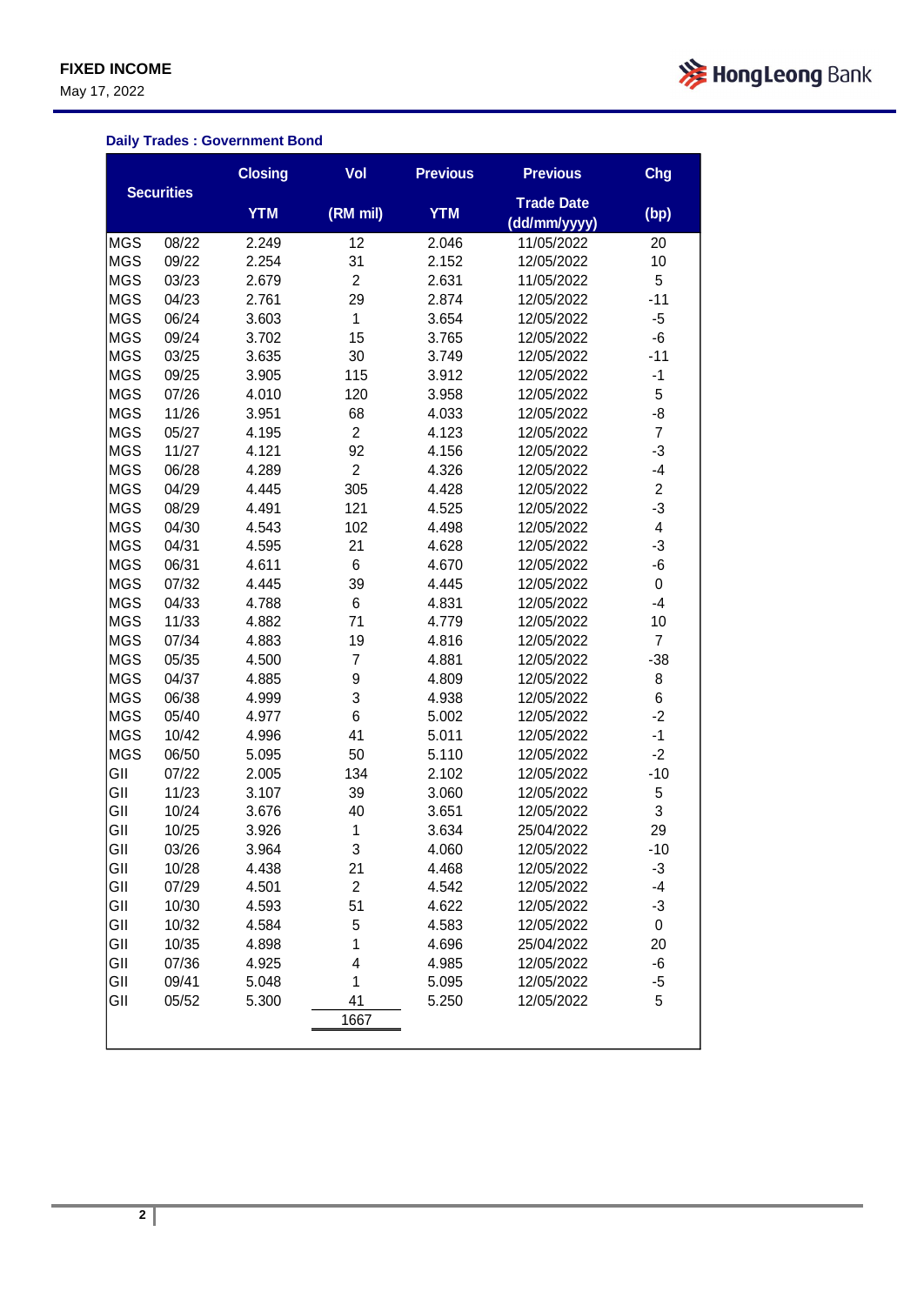May 17, 2022



#### **Daily Trades : Corp Bonds/ Sukuk**

|                                          |       | <b>Rating</b> | <b>Closing</b> | Vol      | <b>Previous</b> | <b>Previous</b>                   | Chg  | <b>Spread</b>          |
|------------------------------------------|-------|---------------|----------------|----------|-----------------|-----------------------------------|------|------------------------|
| <b>Securities</b>                        |       |               | <b>YTM</b>     | (RM mil) | <b>YTM</b>      | <b>Trade Date</b><br>(dd/mm/yyyy) | (bp) | <b>Against</b><br>MGS* |
| Lembaga Pembiayaan Perumahan Sektor Awam | 09/22 | GG            | 2.594          | 20       | 2.209           | 08/03/2022                        | 39   | $-15$                  |
| Khazanah Nasional Berhad                 | 08/23 | GG            | 3.144          | 55       | 2.918           | 29/04/2022                        | 23   | 40                     |
| DanaInfra Nasional Berhad                | 09/27 | GG            | 4.447          | 20       | 3.825           | 07/04/2022                        | 62   | 43                     |
| DanaInfra Nasional Berhad                | 02/51 | GG            | 5.405          | 10       | 5.330           | 27/04/2022                        | 8    | 42                     |
| Sarawak Energy Berhad                    | 11/28 | AAA           | 4.700          | 5        | 4.700           | 11/05/2022                        | 0    | 28                     |
| Tenaga Nasional Berhad                   | 08/38 | AAA           | 5.200          | 5        | 4.799           | 15/04/2022                        | 40   | 31                     |
| Kuala Lumpur Kepong Berhad               | 09/22 | AA1           | 2.722          | 110      | 2.605           | 23/03/2022                        | 12   | -2                     |
| Sabah Development Bank Berhad            | 05/25 | AA1           | 4.242          |          | 4.167           | 12/05/2022                        | 8    | 57                     |
| <b>GENM Capital Berhad</b>               | 08/25 | AA1           | 4.236          |          | 4.240           | 09/05/2022                        | 0    | 56                     |
| Genting RMTN Berhad                      | 03/27 | AA1           | 5.273          | 10       | 5.127           | 07/04/2022                        | 15   | 125                    |
| Imtiaz Sukuk II Berhad                   | 10/22 | AA2           | 2.756          | 20       | 2.455           | 12/04/2022                        | 30   |                        |
| Malaysia Airport Holdings Berhad         | 12/14 | AA2           | 5.096          | 20       | 4.311           | 25/03/2022                        | 79   | 11                     |
| Tadau Energy Sdn Berhad                  | 07/32 | AA3           | 5.560          | 10       | 4.285           | 09/09/2020                        | 128  | 113                    |
| Tropicana Corporation Berhad             | 06/23 | A+            | 4.678          |          | 3.932           | 12/05/2022                        | 75   | 193                    |
|                                          |       |               |                | 293      |                 |                                   |      |                        |

*\*spread against nearest indicative tenured MGS (Source: BPAM)*

| <b>Rating Action</b>              |                                     |                       |          |  |  |  |
|-----------------------------------|-------------------------------------|-----------------------|----------|--|--|--|
| Issuer                            | <b>PDS Description</b>              | <b>Rating/Outlook</b> | Action   |  |  |  |
| <b>TNB Northern Energy Berhad</b> | Outstanding sukuk of RM1.32 billion | AAA-IS/Stable         | Affirmed |  |  |  |

*Source: RAM,MARC*